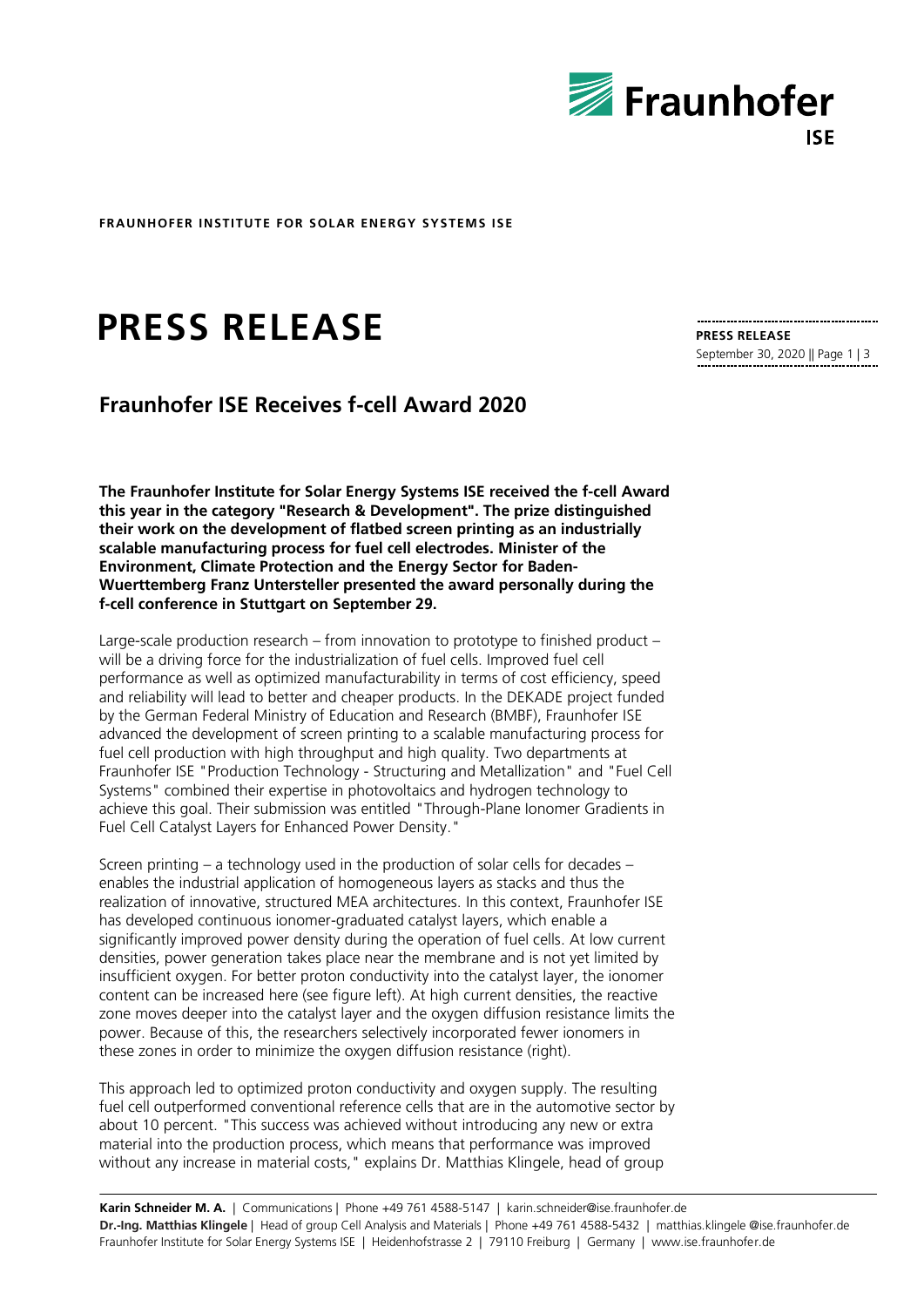

### **FRAUNHOFER INSTITUTE FOR SOLAR ENERGY SYSTEMS ISE**

Cell Analysis and Materials at Fraunhofer ISE, who accepted the award together with his colleague Dr. Roman Keding.

**PRESS RELEASE** September 30, 2020 || Page 2 | 3

**Low Current Density** 



**High Current Density** 



Figure 1: Schematic diagrams showing the continuous ionomer gradient in the cathode catalyst layer on the polymer electrolyte membrane (PEM). The ionomer content is adapted to the reactive zone (red coloration) and the limiting diffusion resistances for different current densities. ©Fraunhofer ISE

### **About the F-Cell Award**

The Baden-Württemberg Ministry of the Environment, Climate Protection and the Energy Sector and the Stuttgart Region Economic Development Corporation have been supporting the f-cell award since 2001 to acknowledge outstanding developments in one of the most future-oriented technologies – hydrogen and fuel cells – and to foster further innovations.

The prize is awarded in the two categories "Research & Development" and "Products & Markets." The focus of the criteria is on the degree of innovation, market potential and the benefits for the environment and society.